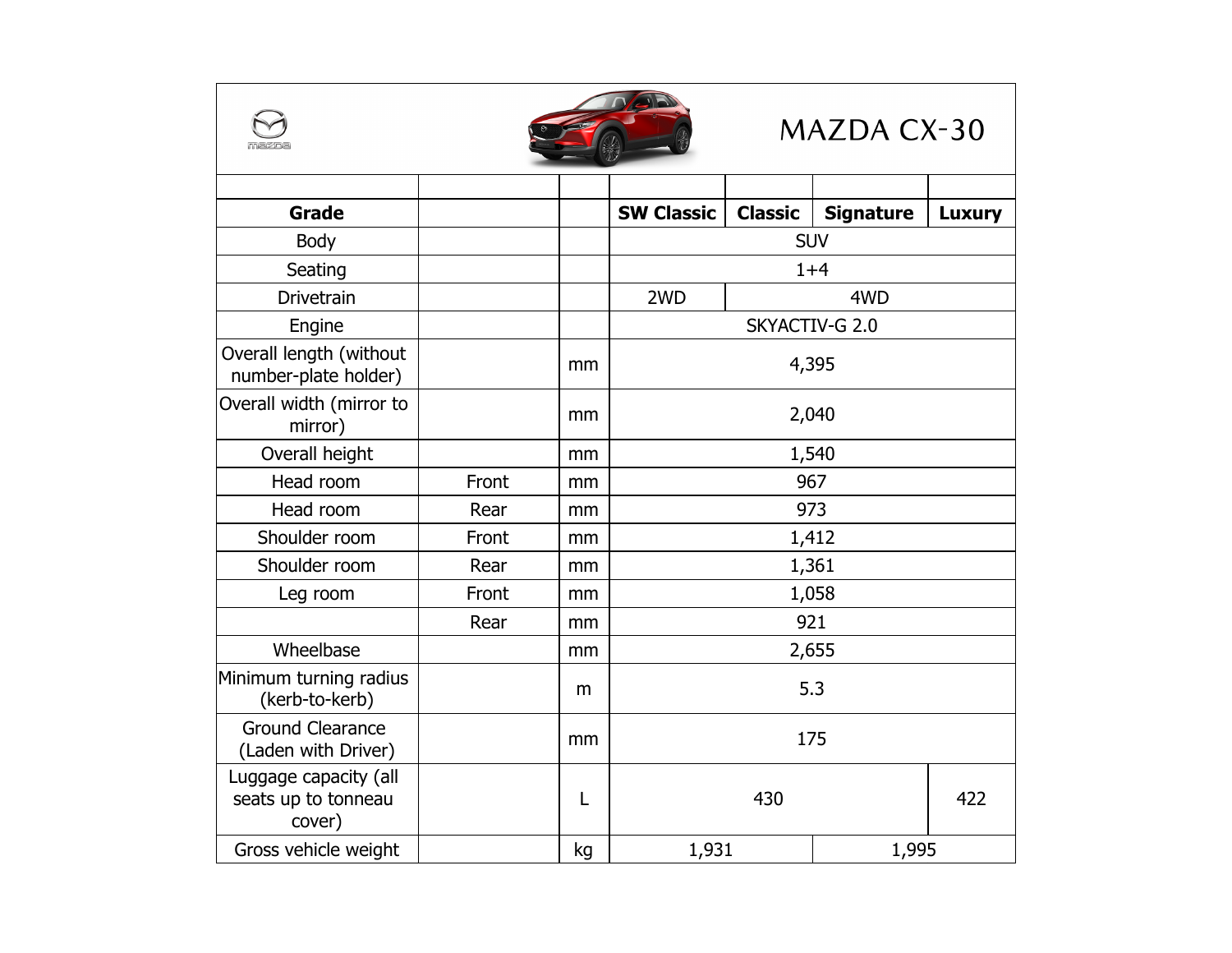| Max: Curb weight         |            | kg         | 1,442                                 |       | 1,509 | 1,520 |
|--------------------------|------------|------------|---------------------------------------|-------|-------|-------|
| Engine manufatured in    |            |            | Japan                                 |       |       |       |
| <b>Type</b>              |            |            | In-line, 4-cylinder DOHC, 16-valve    |       |       |       |
| Displacement             |            | CC         | 1998                                  |       |       |       |
| Compression ratio        |            |            |                                       | 13:01 |       |       |
| Maximum output           | <b>EEC</b> | PS/r<br>pm | 155/6000                              |       |       |       |
| Maximum torque           | <b>EEC</b> | Nm/r<br>pm | 200/4000                              |       |       |       |
| Recommended fuel<br>type |            |            | 90                                    |       |       |       |
| Fuel tank capacity       |            | L          | 51                                    |       | 48    |       |
| <b>Fuel Consumption</b>  |            | KM/L       | 16.3<br>16.1                          |       |       |       |
| <b>Top Speed</b>         |            | KM/h<br>r  | 194<br>192                            |       |       |       |
| <b>TRANSMISSION</b>      |            |            |                                       |       |       |       |
| Transmission type        |            |            | 6 speed Activmatic SkyActiv           |       |       |       |
| <b>STEERING</b>          |            |            |                                       |       |       |       |
| <b>Type</b>              |            |            | Rack-and-pnion                        |       |       |       |
| Power steering type      |            |            | <b>Column-Electric Power Assisted</b> |       |       |       |
| <b>SUSPENSION</b>        |            |            |                                       |       |       |       |
| Type                     | Front      |            | Macpherson strut                      |       |       |       |
|                          | Rear       |            | <b>Torsion Beam</b>                   |       |       |       |
| <b>BRAKES</b>            |            |            |                                       |       |       |       |
| <b>Type</b>              | Front      |            | <b>Disc Ventilated</b>                |       |       |       |
|                          | Rear       |            | <b>Disc Solid</b>                     |       |       |       |
| <b>Diameter</b>          | Front      | mm         | 295                                   |       |       |       |
|                          | Rear       | mm         | 303<br>265                            |       |       |       |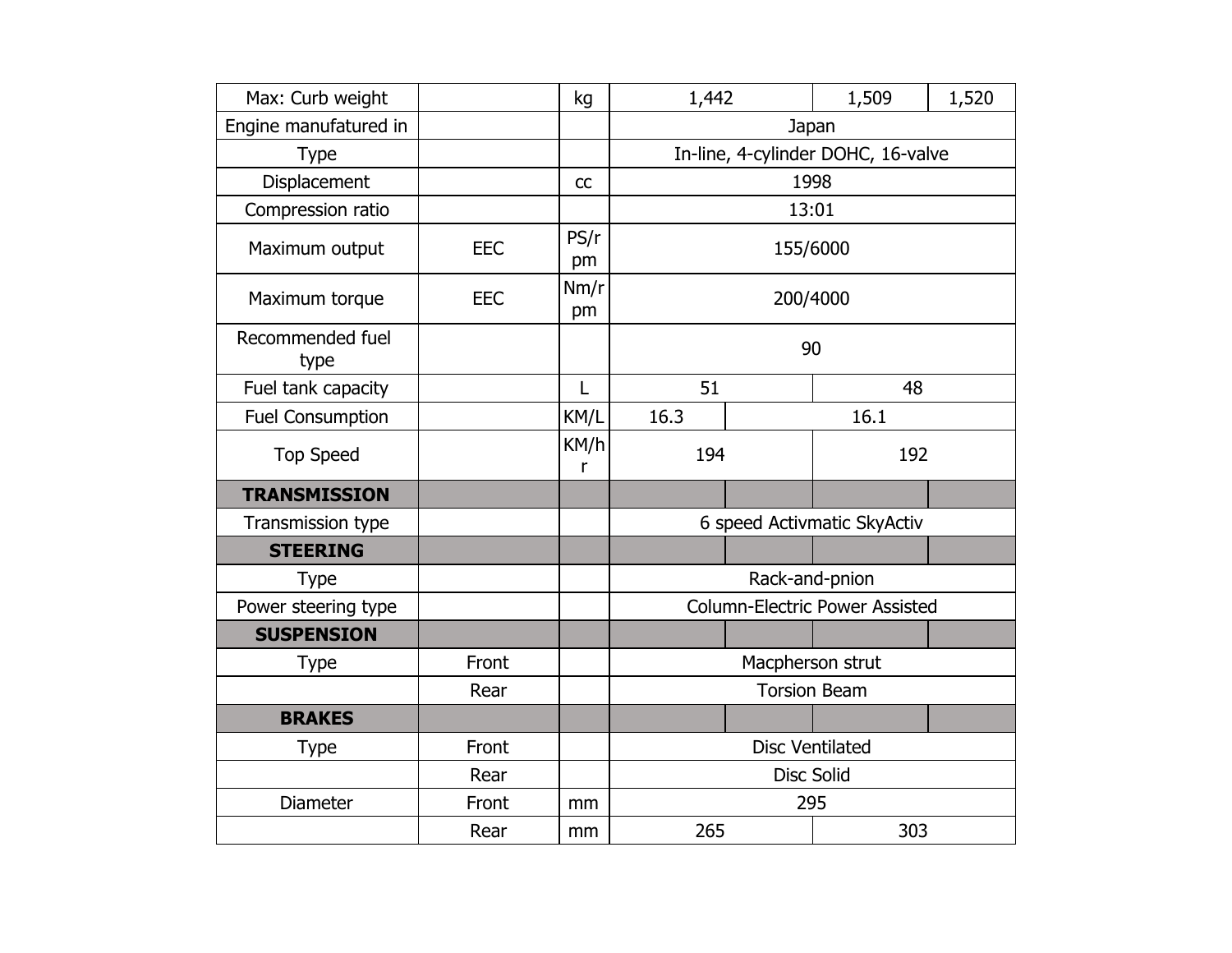| <b>Feature Specification</b>                         |                                      |                                               |                                         |  |
|------------------------------------------------------|--------------------------------------|-----------------------------------------------|-----------------------------------------|--|
| <b>SW</b><br><b>Classic</b>                          | <b>Classic</b>                       | <b>Signature</b>                              | Luxury                                  |  |
| <b>BRAKES</b>                                        | <b>Additional to SW Classic</b>      | <b>Additional to Classic</b>                  | <b>Additional to Signature</b>          |  |
| Electronic<br>Parking Brake                          | <b>SEATS</b>                         | <b>EXTERIOR</b>                               | <b>EXTERIOR</b>                         |  |
| <b>Auto Hold</b>                                     | Greige Cloth Seat Upholstery         | <b>Rain Sensors</b>                           | <b>Adaptive LED</b><br>Headlamps (ALH)  |  |
| <b>TYRES &amp;</b><br><b>WHEELS</b>                  | <b>SAFETY</b>                        | Daytime running lamp                          | Signature Front light                   |  |
| Tyre size<br>215/55R18                               | <b>Offroad Traction Assist (OTA)</b> | <b>Headlamps Automatic</b><br>on/off function | Signature Rear light                    |  |
| Temporary<br>Spare Tyre                              |                                      | <b>Power Retractable</b><br><b>Mirrors</b>    | Smart Key                               |  |
| <b>MECHANICA</b>                                     |                                      | <b>Outer Mirror Auto Fold</b>                 | Power Back Door                         |  |
| <b>Drive</b><br>Selection<br>(Manual &<br>Automatic) |                                      | <b>INTERIOR</b>                               | Memory Side View<br>Mirror              |  |
| <b>EXTERIOR</b>                                      |                                      | <b>Automatic Air</b><br>conditioner           | <b>Auto Dimining Sideview</b><br>Mirror |  |
| Alloy Wheels                                         |                                      | Rear AC vents                                 | Sunroof                                 |  |
| Front wipers<br>timing<br>adjustable                 |                                      | <b>Auto Dimining Rearview</b><br>Mirror       | <b>INTERIOR</b>                         |  |
| Rear Fog<br>Lamp                                     |                                      | Vinyl Leather Side Door<br>Trim               | Leather Steering wheel                  |  |
| <b>Keyless Entry</b>                                 |                                      | <b>SEATS</b>                                  | Paddle Shift                            |  |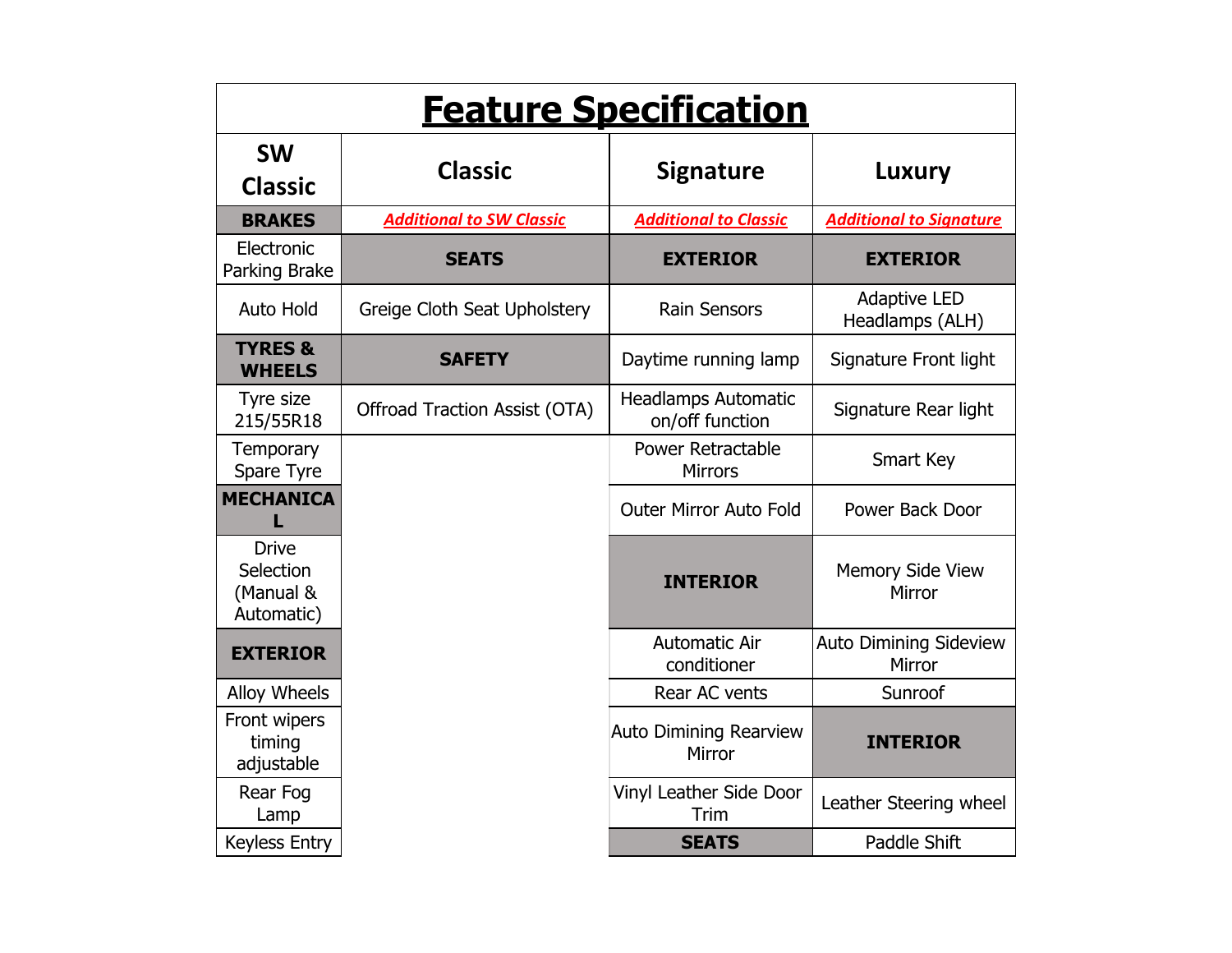| Auto Door<br>Lock                                                  | <b>Black Leatherette Seat</b><br>upholstery | Shift knob Leather                                                        |
|--------------------------------------------------------------------|---------------------------------------------|---------------------------------------------------------------------------|
| <b>INTERIOR</b>                                                    | <b>SAFETY</b>                               | <b>DVD</b>                                                                |
| <b>Audio Control</b><br>on the<br>steering                         | <b>Blind Spot Monitoring</b><br>(BSM)       | 12 Speakers                                                               |
| Sport mode<br>switch                                               | Back-up monitor system<br>with static line  | <b>Bose Acoustics</b>                                                     |
| AM/FM radio                                                        | Rear Cross Traffic Alert<br>(RCTA)          | Navigation system with<br>map data                                        |
| CD player<br>(MP3)<br>compatible)                                  | <b>Front Parking Sensors</b><br>(FPS)       | <b>Active Driving Display</b><br>(ADD)                                    |
| 8 Speakers                                                         |                                             | Frameless innor mirror                                                    |
| Commander<br>Switch                                                |                                             | <b>SEATS</b>                                                              |
| Apple Car play                                                     |                                             | <b>White Leather Seat</b><br>upholstery                                   |
| <b>Bluetooth®</b><br>hands-free<br>system                          |                                             | <b>Front seats</b>                                                        |
| External<br>device<br>connection<br>hub (AUX<br>jack, USB<br>port) |                                             | Power slide, reclining,<br>lift, tilt(Driver), lumbar<br>support (Driver) |
| Overhead<br>Console Sun<br><b>Glass Holder</b>                     |                                             | Power adjustment<br>memory (Driver)                                       |
| <b>Mannual Air</b><br>conditioner                                  |                                             | <b>SAFETY</b>                                                             |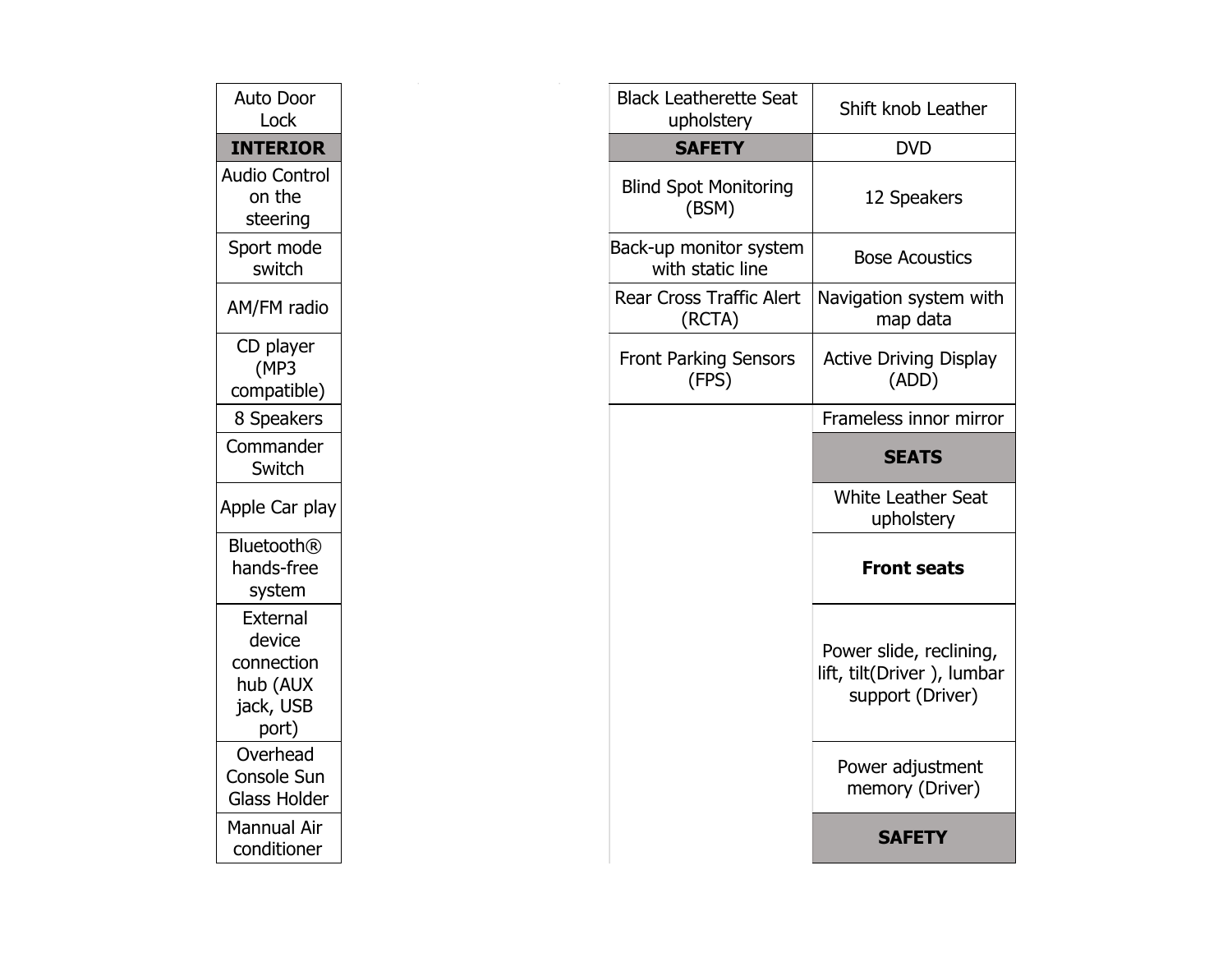| <b>SEATS</b>                                                                                          | Lane Departure<br><b>Warning System</b><br>(LDWS) |
|-------------------------------------------------------------------------------------------------------|---------------------------------------------------|
| Gray Cloth<br>Seat<br>upholstery                                                                      | Lane Keep Assist (LKA)                            |
| Side Door<br><b>Trim Cloth</b>                                                                        | <b>Driver Attention Alert</b><br>(DAA)            |
| <b>Front seats</b>                                                                                    | <b>Driver Monitoring</b><br>System (DM)           |
| Adjustable<br>head<br>restraints                                                                      | <b>Smart City Brake</b><br>Support Front (SCBSF)  |
| Slide &<br>Reclining<br>(Driver &<br>Pass), lift<br>(driver's side),<br>Lumber<br>Support<br>(Driver) | <b>Smart City Brake</b><br>Support Rear (SCBSR)   |
| <b>Rear seat</b>                                                                                      | Pedestrian brake (PB)                             |
| Adjustable<br>head<br>restraints (for<br>all occupants)                                               | <b>Smart Brake Support</b><br>(SBS)               |
| Split fold-<br>down<br>mechanism                                                                      | <b>Mazda Radar Cruise</b><br>Control (MRCC)       |
| <b>SAFETY</b>                                                                                         | <b>TSR (Traffic Sign)</b><br>Recognition)         |